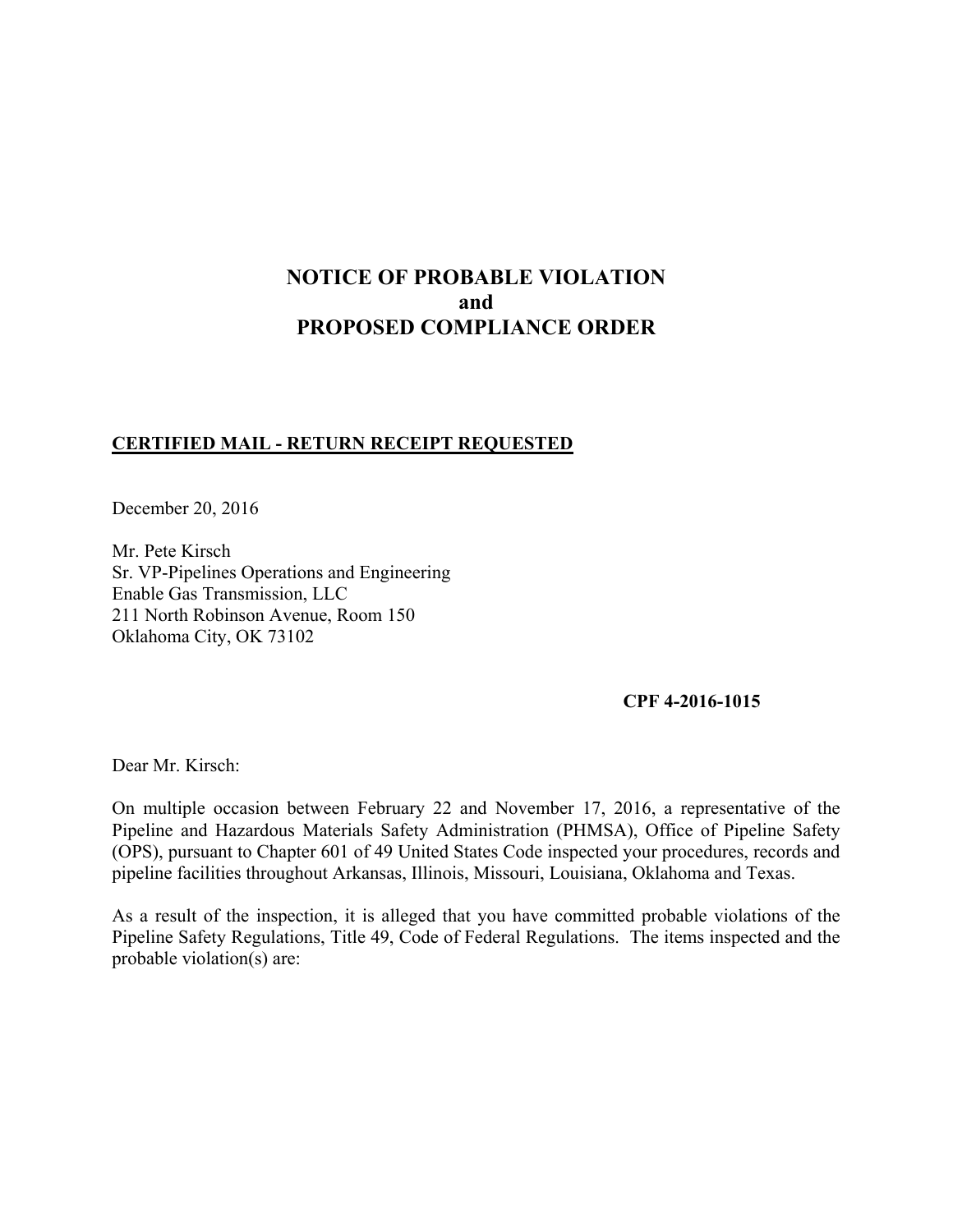**1. §192.935 What additional preventive and mitigative measures must an operator take?** 

 **(a)** *General requirements.* **An operator must take additional measures beyond those already required by Part 192 to prevent a pipeline failure and to mitigate the consequences of a pipeline failure in a high consequence area. An operator must base the additional measures on the threats the operator has identified to each pipeline segment. (***See* **§192.917) An operator must conduct, in accordance with one of the risk assessment approaches in ASME/ANSI B31.8S (incorporated by reference,** *see* **§192.7), section 5, a risk analysis of its pipeline to identify additional measures to protect the high consequence area and enhance public safety. Such additional measures include, but are not limited to, installing Automatic Shut-off Valves or Remote Control Valves, installing computerized monitoring and leak detection systems, replacing pipe segments with pipe of heavier wall thickness, providing additional training to personnel on response procedures, conducting drills with local emergency responders and implementing additional inspection and maintenance programs.** 

Enable failed to take additional measures beyond those already required by Part 192 to prevent a pipeline failure and to mitigate the consequences of a pipeline failure in a high consequence area. Enable did not implement preventive and mitigative (P&M) measures on all the threats that were identified during the risk analysis. Enable's Integrity Management Program (IMP), PS-258 Preventive & Mitigative Measures, Section 4.1 states, "The Company must take additional measures beyond those required by Part 192 to prevent a pipeline failure and to mitigate the consequences of a pipeline failure in a high consequence area."

Enable's Risk Data table provided to PHMSA confirmed the threats identified during their risk analysis for each HCA segment. In some HCA segments, external and internal corrosion where determined to be the highest threats. When records for implementation for P&M measures were reviewed, Enable's records shows they only performed "extra patrols" and installed line markers. Enable failed to implement P&M measures for all of the identified threats for many HCA segments. For example, HCA segments HS1080 on Line ML2, beginning station 2036+28, end station 2070+18; HS1081 on Line ML2, beginning station 2091+84, end station 2154+20; and HS1082 on Line ML2, beginning station 2187+63, end station 2208+59; all have external corrosion and internal corrosion as high threats. Enable records provided to PHMSA confirmed the only P&M measure implemented was to "install line of sight markers".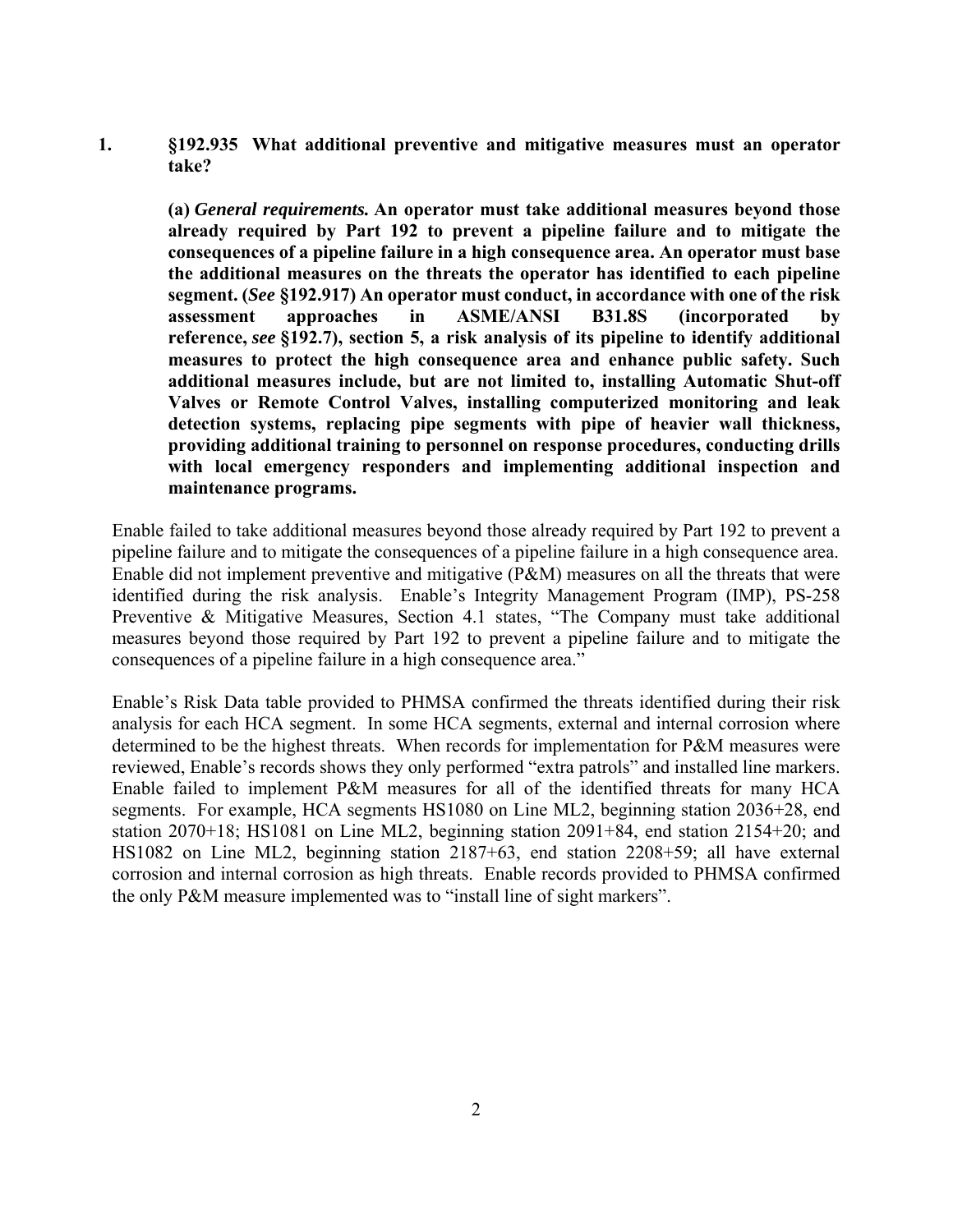**2. §191.23 Reporting safety-related conditions.** 

**(a) Except as provided in paragraph (b) of this section, each operator shall report in accordance with §191.25 the existence of any of the following safety-related conditions involving facilities in service:** 

**(8) Any safety-related condition that could lead to an imminent hazard and causes (either directly or indirectly by remedial action of the operator), for purposes other than abandonment, a 20 percent or more reduction in operating pressure or shutdown of operation of a pipeline or an LNG Facility that contains or processes gas or LNG.** 

Enable failed to report in accordance with §191.25 the existence of a safety-related condition that could lead to an imminent hazard and caused a 20% reduction in operating pressure.

Enable performed an integrity assessment on their JM-30 Line using an In-Line-Internal tool. On August 6, 2012, Enable discovered an anomaly and categorized the anomaly as an immediate condition. On August 7, 2012, Enable issued a 20% operating pressure reduction due to the immediate condition. The 20% operating pressure reduction established August 7, 2012 as the date of discovery of a safety-related condition. The immediate condition was found to be an 84% metal loss and was repaired on August 23, 2012, (12) business days after it was discovered. Since the immediate condition was found to be within 220 yards from a building intended for human occupancy, and was not repaired within 10 working days of the date of discovery, Enable needed to have submitted to PHMSA a safety-related condition report.

## **3. §192.943 When can an operator deviate from these reassessment intervals?**

**(b)** *How to apply.* **If one of the conditions specified in paragraph (a) (1) or (a) (2) of this section applies, an operator may seek a waiver of the required reassessment interval. An operator must apply for a waiver in accordance with 49 U.S.C. 60118(c), at least 180 days before the end of the required reassessment interval, unless local product supply issues make the period impractical. If local product supply issues make the period impractical, an operator must apply for the waiver as soon as the need for the waiver becomes known.** 

Enable did not submit to PHMSA the waiver at least 180 days before the end of the required reassessment interval.

Enable submitted to PHMSA a request for waiver for their Line R casing and Line AM-145 casing reassessment which were not completed prior to December 31, 2015. Enable submitted the request for waiver on December 17, 2015. Enable did not submit the request for waiver at the required time frame.

Enable also failed to follow their Integrity Management Program, Reassessment Guidelines PS 260, Section 4.4 Waiver from Interval Greater Than Seven Years in Limited Situations, states Enable will submit a request for waiver with OPS (PHMSA) 180 days before the end of the required reassessment interval that may require a longer assessment interval.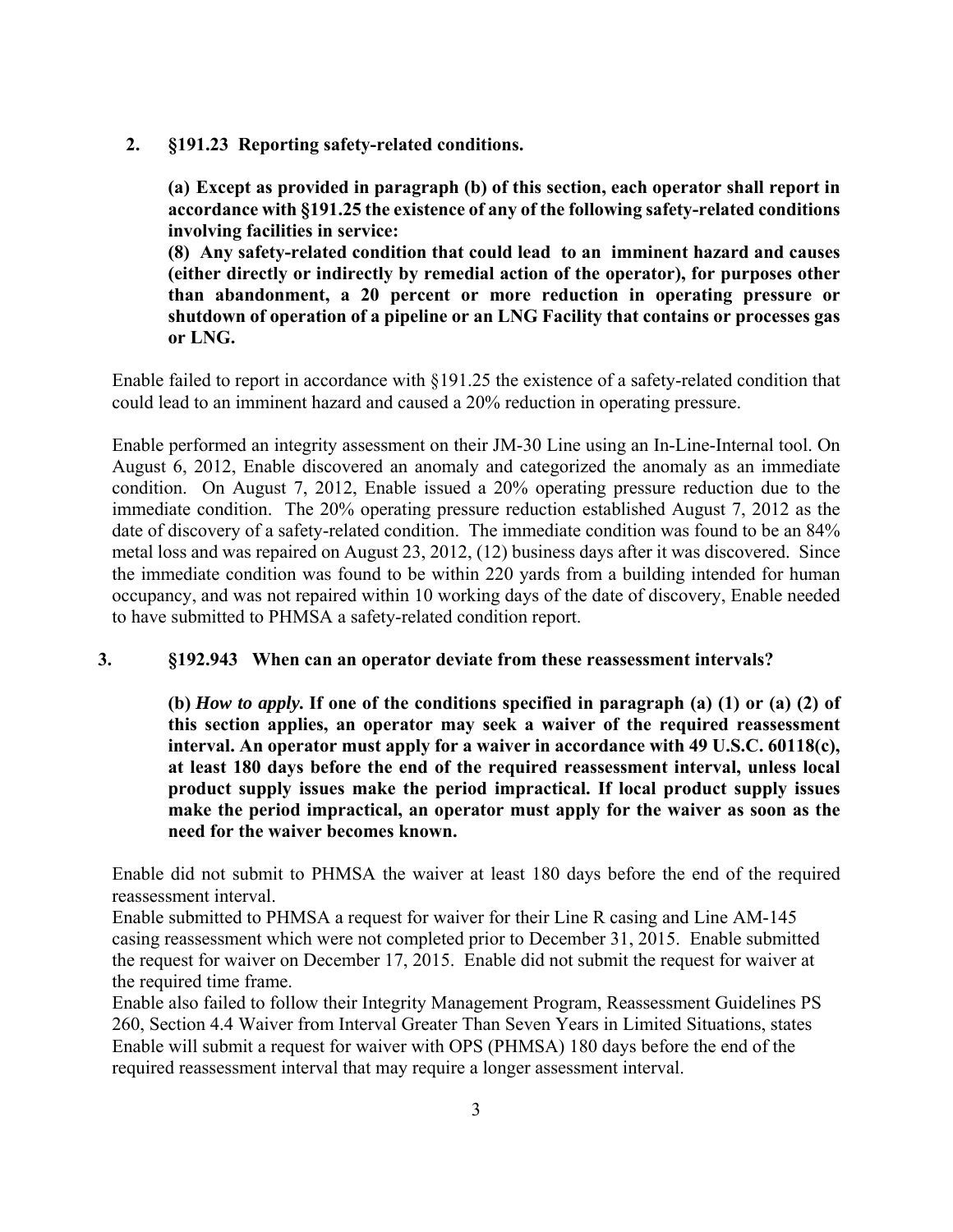#### Proposed Compliance Order

Under 49 United States Code, § 60122, you are subject to a civil penalty not to exceed \$205,638 per violation per day the violation persists up to a maximum of \$2,056,380 for a related series of violations. For violations occurring between January 4, 2012 to August 1, 2016, the maximum penalty may not exceed \$200,000 per violation per day, with a maximum penalty not to exceed \$2,000,000 for a related series of violations. For violations occurring prior to January 4, 2012, the maximum penalty may not exceed \$100,000 per violation per day, with maximum penalty not exceeding \$1,000,000 for related series of violations

We have reviewed the circumstances and supporting documents involved in this case, and have decided not to propose a civil penalty assessment at this time.

With respect to item 1 pursuant to 49 United States Code § 60118, the Pipeline and Hazardous Materials Safety Administration proposes to issue a Compliance Order to Enable Gas Transmission. Please refer to the *Proposed Compliance Order*, which is enclosed and made a part of this Notice.

#### Warning Items

With respect to item(s) 2 and 3 we have reviewed the circumstances and supporting documents involved in this case and have decided not to conduct additional enforcement action or penalty assessment proceedings at this time. We advise you to promptly correct these item(s). Be advised that failure to do so may result in Enable Gas Transmission being subject to additional enforcement action.

## Response to this Notice

Enclosed as part of this Notice is a document entitled *Response Options for Pipeline Operators in Compliance Proceedings*. Please refer to this document and note the response options. Be advised that all material you submit in response to this enforcement action is subject to being made publicly available. If you believe that any portion of your responsive material qualifies for confidential treatment under 5 U.S.C. 552(b), along with the complete original document you must provide a second copy of the document with the portions you believe qualify for confidential treatment redacted and an explanation of why you believe the redacted information qualifies for confidential treatment under 5 U.S.C. 552(b). If you do not respond within 30 days of receipt of this Notice, this constitutes a waiver of your right to contest the allegations in this Notice and authorizes the Associate Administrator for Pipeline Safety to find facts as alleged in this Notice without further notice to you and to issue a Final Order.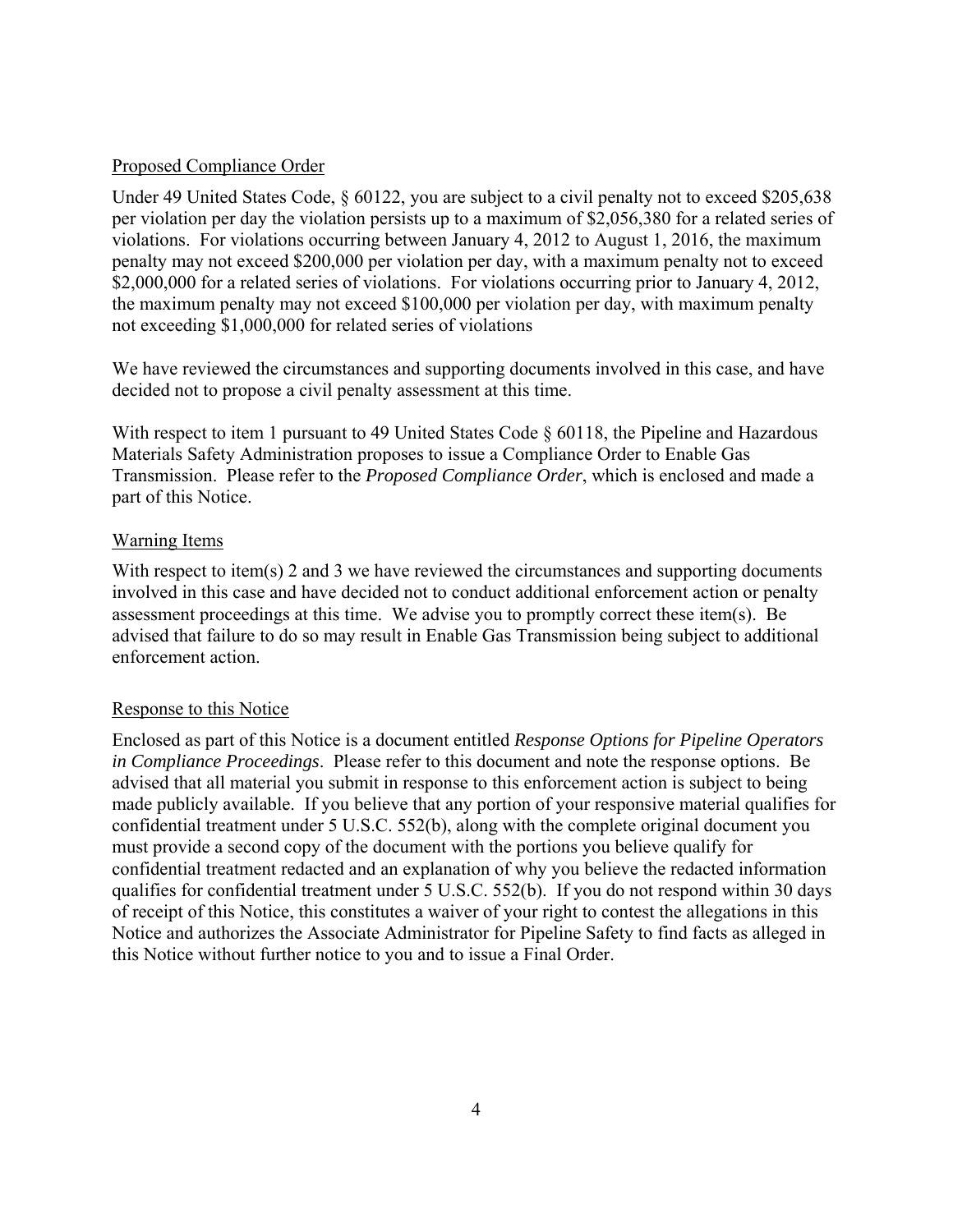In your correspondence on this matter, please refer to **CPF 4-2016-1015** and for each document you submit, please provide a copy in electronic format whenever possible.

Sincerely,

R. M. Seeley Director, Southwest Region Pipeline and Hazardous Materials Safety Administration

Enclosures: *Proposed Compliance Order Response Options for Pipeline Operators in Compliance Proceedings*